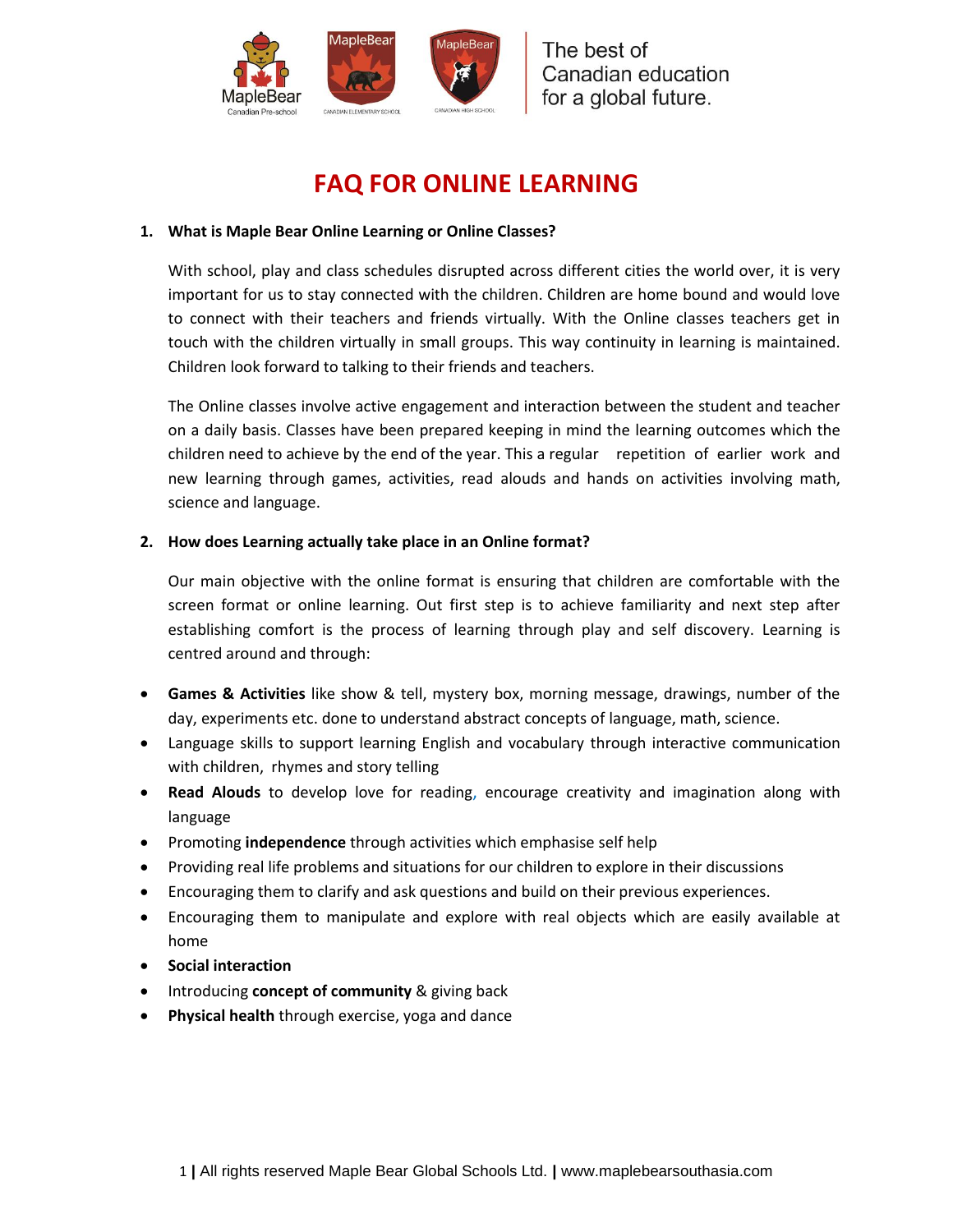

### **3. How will Online Classes help my child?**

Doing these online classes supports academic continuity. It helps children with the recap of the already taught topics so that when they are back in action the learning gap is not very big.

Active interaction with teachers and students : They answer any questions students have, talk about what activities they have done with the children and did the child enjoy it. They speak to the child, talk about his daily routine, encourage the children to do things which they can do independently at home along with actively learning something new everyday.

- Maintain a routine
- Discipline
- Social interaction
- Maintaining physical and mental health

### **4. How is Maple Bear's Online programme different from other schools**

Maple Bear curricular program is modeled upon best practices in Canadian education. It is also based on strong values and principles of learning.

**Our program is designed to educate the whole child – physically, cognitively, emotionally and socially. Maple Bear encourages an environment where risk taking and self-expression are valued.** 

By providing flexibility and variety in our classes.

# **Maple Bear provides rich, stimulating experiences that encourage the creativity and imagination.**

Through the interesting online discussions and through creative activities that challenge and engage students but do not overwhelm them. We want our students to feel that they are capable and competent learners.

### **Maple Bear places a high priority on immersion strategies**

By continuing to have interactive communication with our children in the virtual group sessions. We encourage them to use English as much as possible when talking with friends online.

# **Maple Bear places a high priority on Language Arts and in particular the development of a love of reading.**

By reading daily to them using storybooks or the websites that offer books online.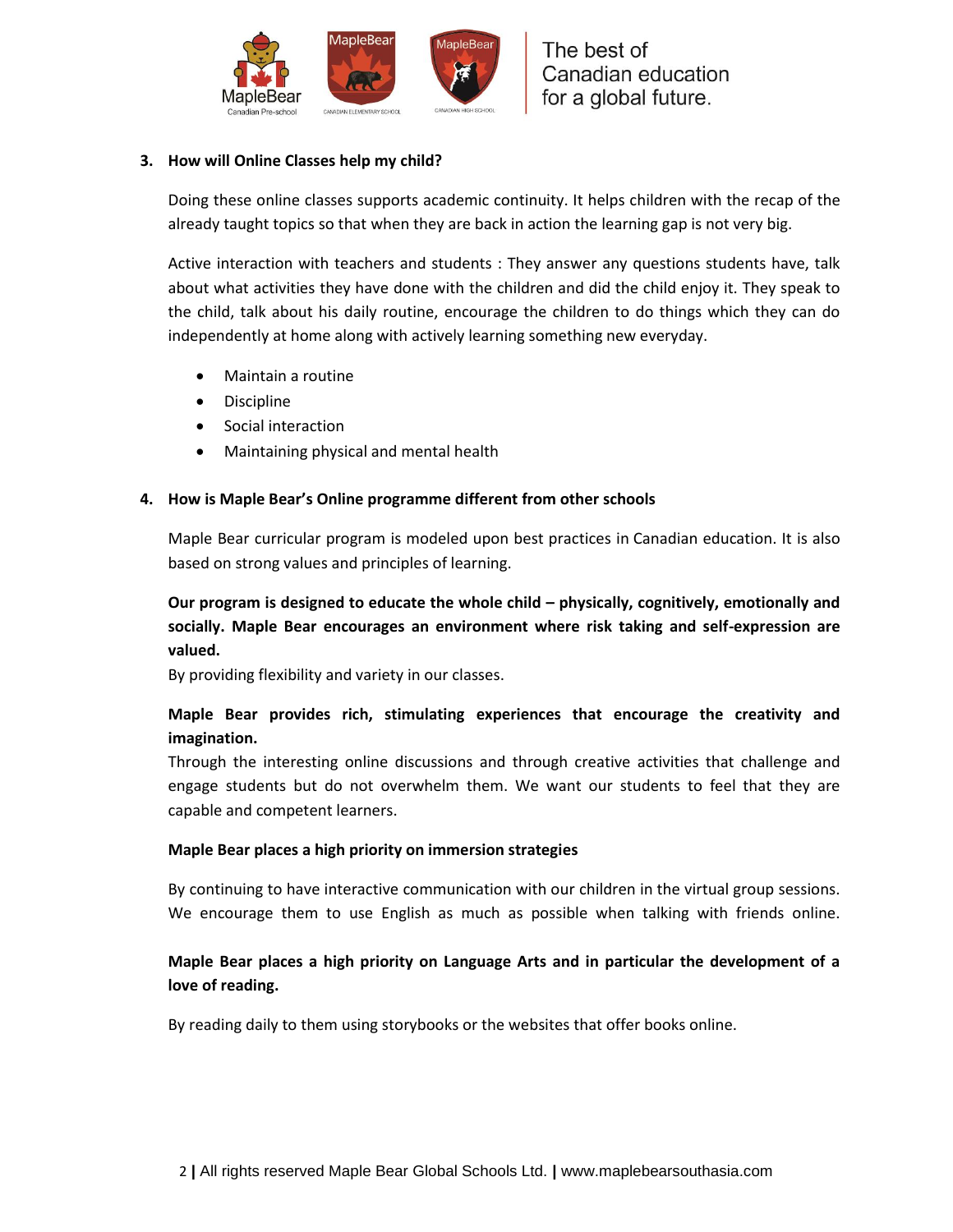

### **Maple Bear provides programming that is relevant.**

By providing real life problems and situations for our children to explore in their discussions.

# **Maple Bear provides a rich and stimulating program that encourages creativity, imagination and self-expression.**

We encourage students to clarify and ask questions, ask them integrate ideas from their previous experiences, by having them explore and experiment with their environment, by encouraging their unique ideas and by providing them with the strategies that will encourage creativity.

### **Play is important for learning.**

By encouraging children to manipulate and explore with real objects which are easily available at home. We also ensure that the activities we give our children are activity based and engaging.

We have a World Class Education that is designed to engage, challenge and involve students in their learning. We engage children actively, in meaningful tasks, with consistent support and sincere encouragement.

### **5. Why should I pay for Online classes?**

- $\circ$  Maple Bear Online Programme has been designed specifically to suit the online format. We avoid pre-recorded videos and work sheet submissions. Our focus is on **real time interactions** between the teachers and the students. Thus, ensuring that the screen time is mindful and limited.
- o All instruction in the Maple Bear Preschool follows educational principles which have made Canadian practice so successful. Outcomes are defined. Learning is targeted to achieve very specific learning outcomes. It is clear what the children need to learn.
- $\circ$  All our Maple Bear teachers have been highly trained to accommodate your child and adapt them to online learning. The teacher to child ratio has become smaller and teaching is done in smaller groups to assure attention is shared individually with each child.
- $\circ$  There has been a massive workforce involved in restructuring the curriculum to suit online learning and ensure that all learning outcomes are met.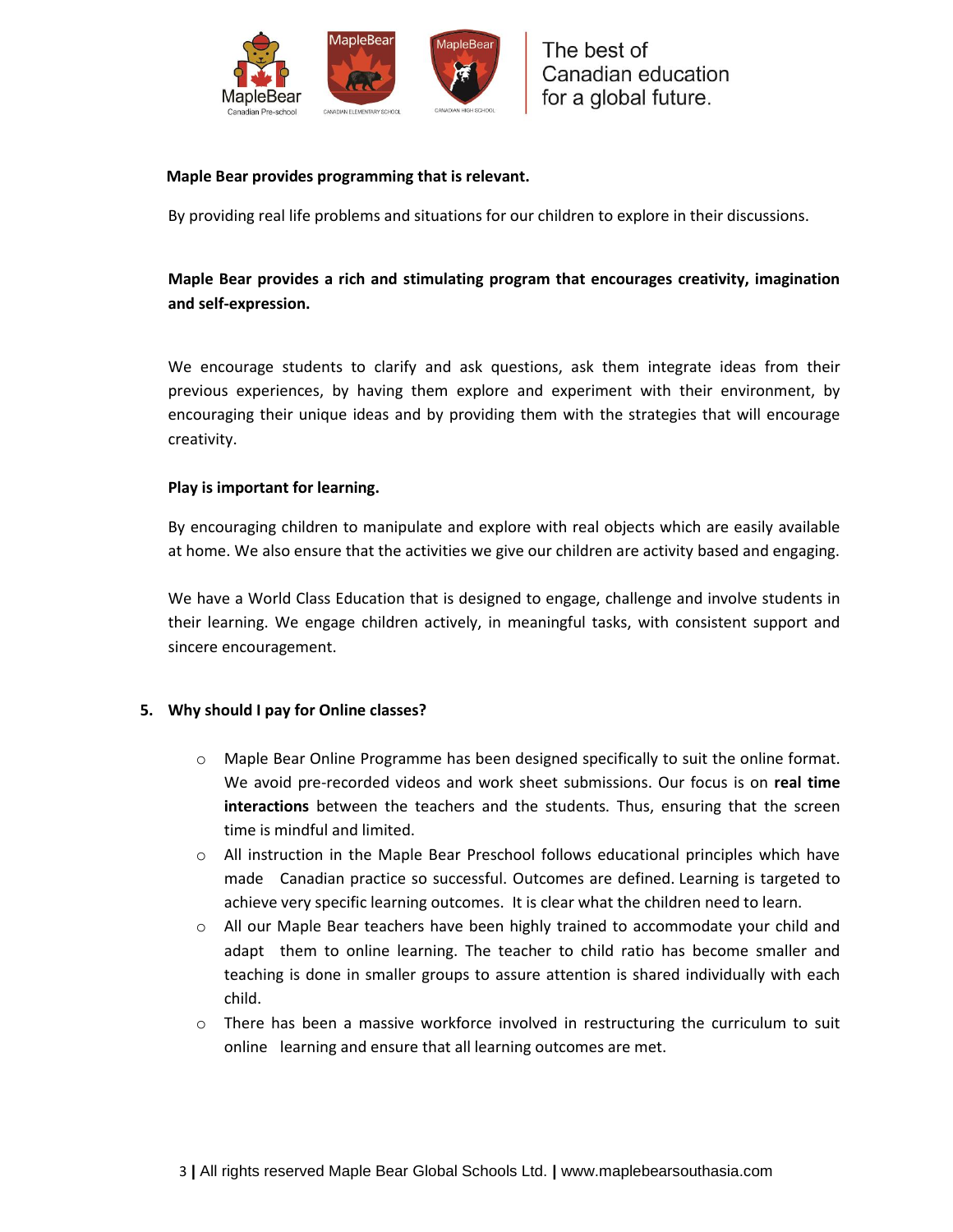

- o Our teachers are working long hours to ensure that your children are well adjusted to restart school once the lockdown ends. Parent interactions with teachers has also gone up.
- $\circ$  We are following all Government directives to ensure all staff is looked after and salaries are paid out to all. This is a time where community needs to be put above self. And we are all attempting to make this a collaborative effort towards the leveling the playing field and supporting one and all.

### **6. My child is too small/young to sit for these classes/Attention span is very less**

Yes, Toddlers and children in Nursery do need parental supervision to sit through the class. However, in these unprecedented times all we ask for is a little time with you to ensure that our children keep making progress. Our teachers are highly motivated and will ensure that this effort to school the child through activities, games etc is passed on with due diligence.

Small children fall into a routine with some effort and time. Ensuring a fixed routine with your child for the classes for a few days will help establish the routine and once the child is used to seeing the teacher and their friends they will start looking forward to the classes.

Children need time to settle into this new routine just the same way they took time to settle in the school. Having patience and not being anxious will help the child settle into the routine eventually. Participation should not be forced. Slowly the child will become familiar and start enjoying the complete class.

# **7. Both of us are Working from Home and do not have the time to sit for the classes or we do not have a separate device for our child to take the class**

. While online classes were not a 100% substitute for the routine ones, learning had to continue in some way during the current circumstances. We are attempting to remodel your home into a site for physical learning but do NOT expect you to take on the role of the teacher. Our teachers are working hard to maintain the real time interactions with your children to ensure learning takes place. Your presence is purely in a supervisory capacity. Your support and patience would be highly appreciated in these testing times.

We will take all measures to ensure that the learning process for your child is unencumbered by your work routines. You can let your school know what are the most feasible times for you and we will try and accommodate the classes at a favourable time as well. This class format can also be conducted through a mobile/laptop/monitor or Ipad. Please feel free to chose any.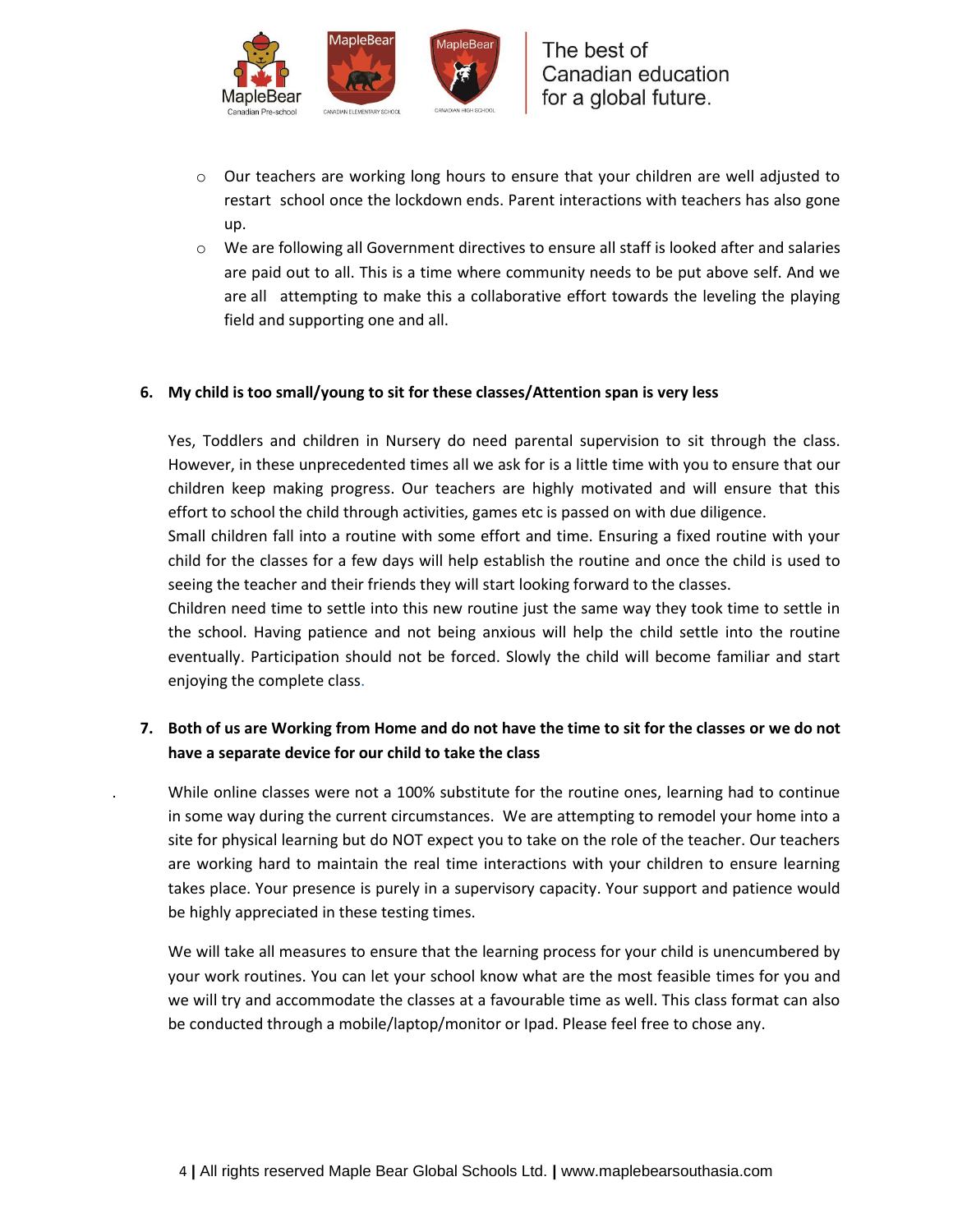

### **8. I'm not comfortable with the screen time my child will have to spend on the classes**

Educational screen time is encouraged and is separate from the other types of activities online. Our Maple Bear teachers are aware of screen limits and they make sure that the lessons fall within them. The Online Classes are real time interactions with teachers hence it is mindful watching rather than mindless viewing which is a pattern that is more likely to occur if a child is not part of a constructive programme.

Moreover, As parents, it is important not to feel guilty or place too much pressure on yourselves about maintaining the screen habits that were present before the pandemic took place. Parenting during the pandemic is a new reality and requires different boundaries such as the type of content being consumed. Also physical activities and education are positive ways to **engage virtually.**

### **9. How do we get materials for the activities?**

The materials are all readily and easily available at home as the class structure is designed specifically for the ease and comfort for all involved. Books and other materials are delivering at home or can be picked up at a time convenient from the school premises.

### **10. What platform will be used since we are not comfortable with Zoom**

Our teachers are trained in using all platforms available for online learning. The choice of the platform is usually left up to the school's discretion. Skype, Google meet, Jiomeet are all suitable.

### **11. What if my child misses a class**

If a class is skipped, a convenient time for the child and school can be discussed and held to ensure that there are no gaps in the process of learning.

### **12. What are some tips for parents to assist with online learning**

### **[Limit distraction](https://www.theladders.com/career-advice/ive-been-working-from-home-for-nearly-a-decade-here-are-my-top-9-productivity-hacks-to-stay-organized-and-avoid-distractions)**

A "digital quarantine" might be necessary to keep your child's attention focused on their schoolwork. You should limit their use of their devices, other than what is needed to complete their work. If you choose, you can allow your child to play on a device but make them aware that they only have a limited amount of time until they need to get back to work.